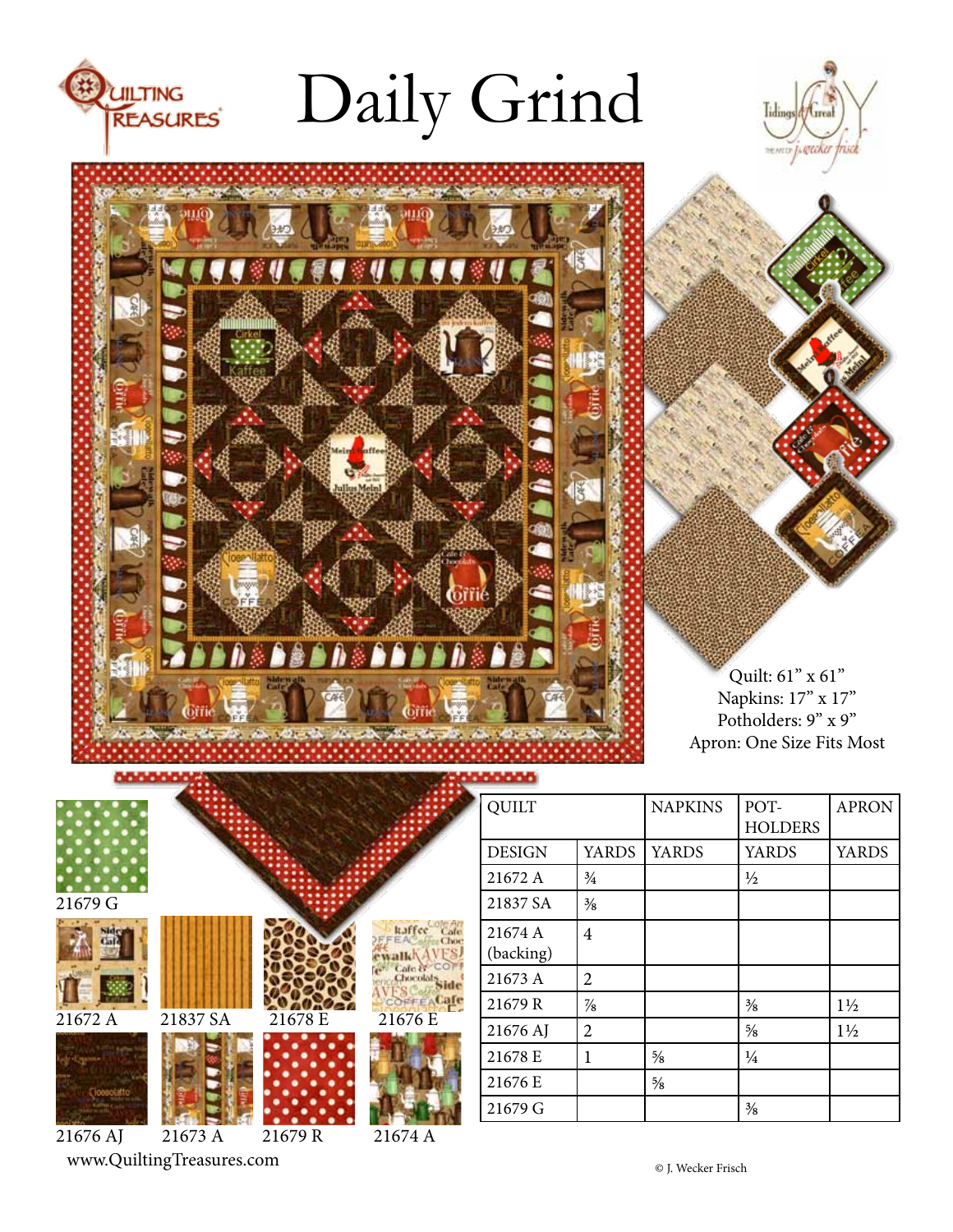## **Daily Grind**

Skill level: Advanced NOTE: All seams are sewn with a ¼" seam allowance. Press all seams to the dark fabric unless otherwise stated.

Blocks: 12" finished

# **Cutting:**

## **21672A – Block Panel**

Fussy cut  $(5)$  6½" x 6½" squares (Block A) **21837SA - Gold Stripe** 

Cut (4) strips @ 2" x Width of Fabric (WOF). Press strips in half lengthwise with wrong sides together. Sub cut each strip 36½" long. DIMENSIONAL BORDER

## **21678E – White Beans**

Cut (2) strips @ 6½" x WOF, Sub cut (20) 3½" x 6½" (Block A)

Cut (1) strips  $@4\%" x WOF$ , Sub cut (8)  $4\%" x 4\%"$ (Block B)

Cut (1) strips @  $4\frac{1}{2}$ " x WOF, Sub cut (16)  $4\frac{1}{2}$ " x  $2\frac{1}{2}$ " (Block B)

# **21673A - Border Stripe**

All border pieces are cut lengthwise, through the gold stripe between the row of "coffee cups "and the row of "coffee bean mountains". Make sure you have a ¼" seam allowance above the row of "coffee cups ". Cut (4) border strips  $@11"x 66"$  (all strips will have the same repeat)



## **21679R – Red Dot**

Cut (1) strips  $\omega$  4½" x WOF, Sub cut (16) 4½" x 2½" (Block B)

Cut (8) strips  $\omega$  2½" x WOF, join two strips together using diagonal seams, trim seam and press open. Repeat to make four border strips; trim to 66" long

**21676AJ – Brown Lettering** – 1 3/8 yard (40.375") Cut (6) strips @ 3½" x WOF, Sub cut (60) 3½" x 3½" (Block A)

Cut (1) strips @  $4\frac{1}{2}$ " x WOF, Sub cut (4)  $4\frac{1}{2}$ " x  $4\frac{1}{2}$ " (Block B)

Cut (1) strips @  $4\frac{7}{8}$ " x WOF, Sub cut (8)  $4\frac{7}{8}$ " x  $4\frac{7}{8}$ " (Block B)

Cut (4) strips @  $2\frac{1}{2}$ " x WOF, Sub cut (64)  $2\frac{1}{2}$ " x  $2\frac{1}{2}$ " (Block B)

**21676AJ – Brown Lettering**- 5/8 yard (15")

Cut (6) strips  $@2\frac{1}{2}"$  x WOF, join strips together using diagonal seams, trim seam and press open. Press strip in half lengthwise with wrong sides together. BINDING **21674 A Coffee Pots**

Cut (2) pieces 2 yards. With right sides together sew one long selvedge edge with a 1" wide seam allowance. Trim seam allowance to ½" and press open. BACKING

# **Block A Square in a Square**

1. Draw a line from corner to corner on the wrong side of each 3½" Brown Lettering square. With right sides together place a 3½" Brown Lettering square on the right corner of the 3½" x 6½" White Bean. Sew on the drawn line. Trim excess fabric to a ¼" and press the triangle open. Repeat on the left corner = Flying Geese Units; Make 20



2. Using one 6½" x 6½" Fussy Cut square, 4 Brown Lettering 3½" x 3½" squares and the 4 Flying Geese units, lay out the units to form a Square in a Square block as shown below. Sew the top three units together to form row 1, press the seams to the left. Now sew the three center units together to make row 2, press the seams to the right. Finally sew the bottom three units together to form row 3, press these seams to the left. Sew rows together to complete block. Repeat to make (5) blocks total.

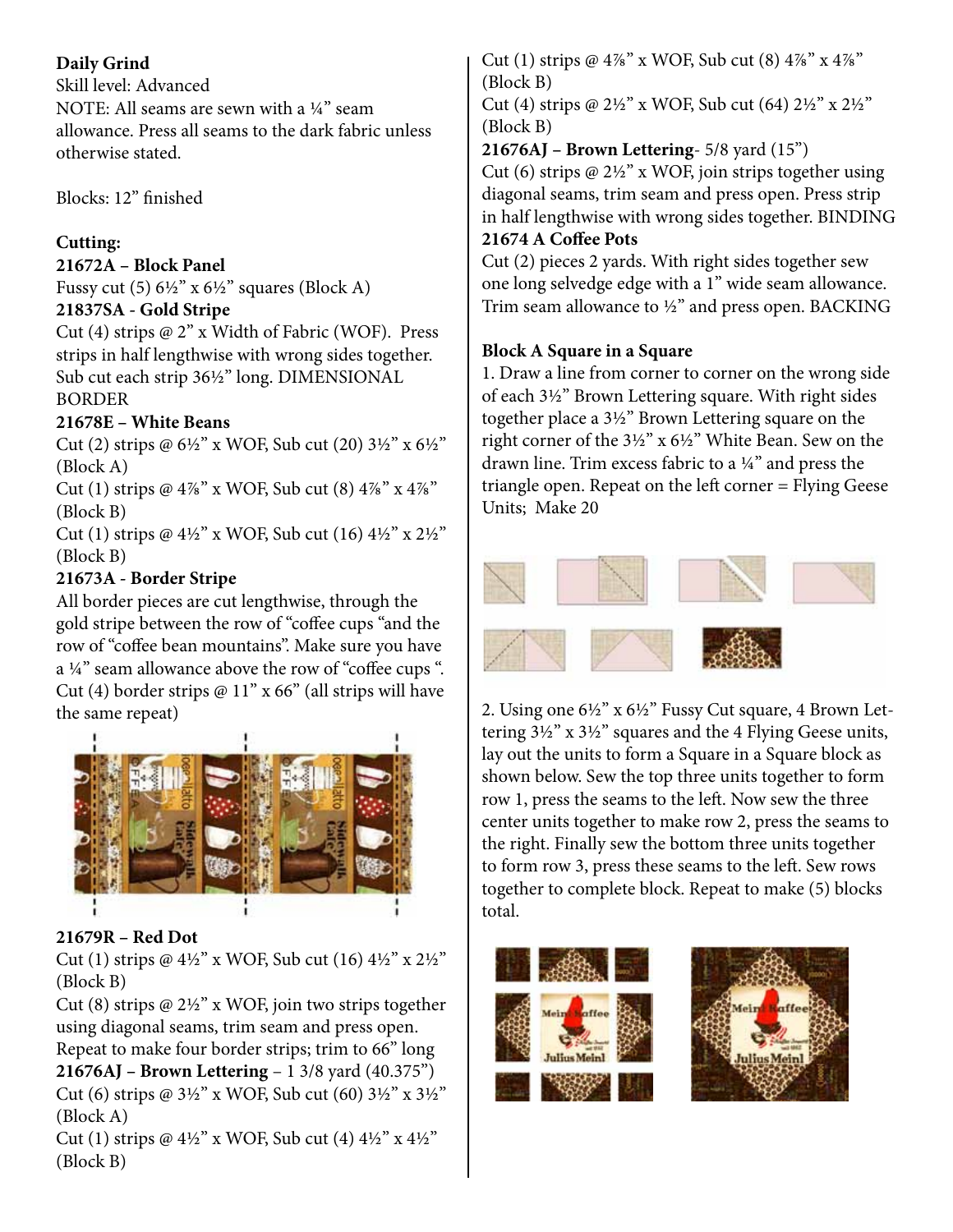#### **Block B Cup and Saucer**

3. Use the flying Geese construction method from Block A; Draw a line from corner to corner on the wrong side of each 2 ½" Brown Lettering square. Pair 32 Brown lettering 2½" x 2½" squares with 16 White Bean 4½" x 2½" rectangles and Pair the other 32 Brown lettering 2½" x 2½" squares with 16 Red Dot 4½" x 2½" rectangles. Make 16 units of each fabric combination.



4. Sew pairs of Flying Geese units together using one with the Red dot and one with the Coffee Beans as shown below; press the seam towards the Red Dot triangle. Make 16 units.

5. Draw a line from corner to corner on the 4⅞"White Bean squares. Place one square on top of a 4⅞" Brown Lettering square. Sew a ¼" seam on each side of the drawn line. Cut the units apart on the drawn line = 2 Half Square Triangle Units (HST unit) Repeat to make 16 units.



6. Using 4 of the paired Flying Geese units and 4 HST units along with one  $4\frac{1}{2}$ " x  $4\frac{1}{2}$ " Brown Lettering square, lay out the units to form a Cup and Saucer block as shown below. Sew the top three units together to form row 1, press the seams to the left. Now sew the three center units together to make row 2, press the seams to the right. Finally sew the bottom three units together to form row 3, press these seams to the left. Sew rows together to complete block.Repeat to make (4) blocks total.





7. Lay out the (12) blocks as shown in the finished quilt image. Sew the top three blocks together to form row 1, press the seams to the left. Now sew the three center blocks together to make row 2, press the seams to the right. Finally sew the bottom three blocks together to form row 3, press these seams to the left.

8. Sew the bottom of row 1 to the top of row 2. Now sew the top of row 3 to the bottom of row 2. Press the seams away from the center row.

9. Press the Gold stripe dimensional border strips in half, lengthwise.

10. With a scant ¼" seam, sew two Gold Stripe Dimensional Border strips to the left and right side of the Quilt Center with the raw edges even.

11. Sew the other two Gold Stripe Dimensional Border strips to the top and bottom of the Quilt Center with the raw edges even. The Dimensional Border lies on top of the Quilt Center. It does not add any dimensional size to the quilt.



#### **Mitered Borders:**

You will need Border Print 21673A - 4 strips @ 11"x 66" Red Dot 21679R -4 strips @ 2 ½"x 66"

1. On the wrong side of the quilt top, in each corner, measure ¼" in from each side. Mark this point with pencil or chalk. Do this for the other 3 corners. Also find the center of each side of the quilt top and mark with a pin. Set this aside.

2. Find the center of the length for all your strips. Mark the center with chalk on the wrong side, across the width of all strips.

3. Sew one of the border print strips to a Red Dot strip; make sure the center marks are matched. The Red Dot strip should be sewn to the bottom of the Border Print strip, below the row of "coffee bean mountains". On 2 strip sets, press the seams towards the outer border; set these aside. On the other two strip sets, press the seams away from the outer border; set these aside also.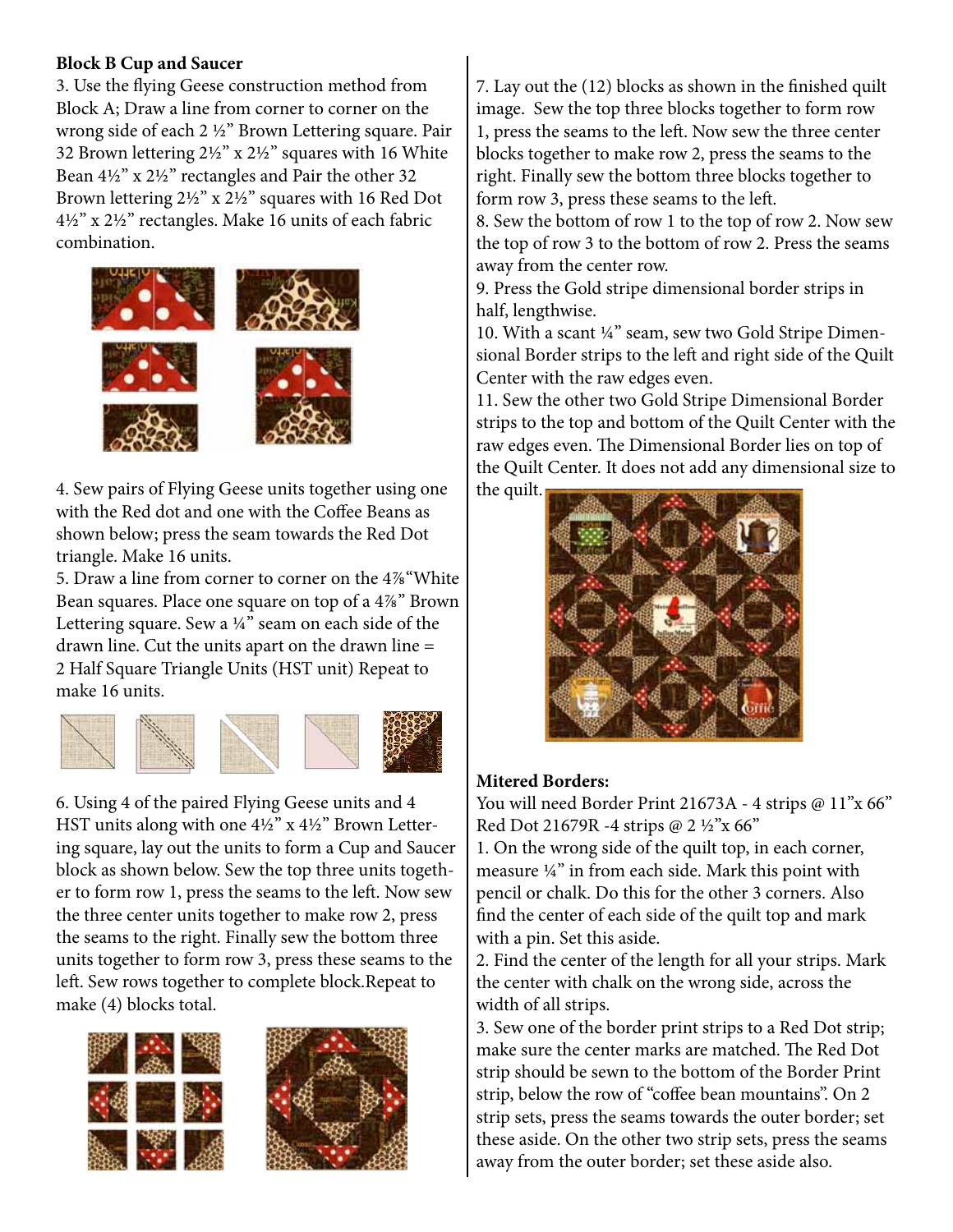4. On one set of the border strip sets, measure 18 ¼" to the left and to the right of the center mark on the wrong side of the Border strips, along the Border print strip edge that will be joined to the quilt top. At this spot, measure ¼" in from the raw edge, mark with pencil or chalk. Repeat this for the other border strip set.

5. Draw a line through the mark you just made on the border that is 45 degrees from the raw edge of the outer border. Make sure that you can see the ¼" mark on the line. See image below for reference. Trim the extra border fabric leaving a ½" seam allowance.



6. Attach one set of border strips to opposite sides of the quilt top. Match the pinned center marks and the marks made on both ends of the border strip to those on the quilt top center. Sew from one ¼" corner mark to the opposite ¼" corner mark. **Do not knot or sew in reverse, leave long thread tails. Press the new seam away from the quilt top center.** 

7. Attach the other set of border strips to the remaining sides of the quilt top. Match the pinned center marks and the marks made on both ends of the border strip to those on the quilt top. Sew from one ¼" corner mark to the opposite ¼" corner mark. **Do not knot or sew in reverse, leave long thread tails. Press the new seam towards the quilt top center.** 

8. Fold the quilt in half diagonally, right sides together, towards the corner that you are working on. Using a pin align and interlock the seams at the ¼" corner mark and the seams, pin in place. Sew on the line you drew, leaving long thread tails, open quilt to make sure that the intersection lays flat. Tie off all the thread tails in this corner, using a square knot. Cut away excess fabric leaving at least a ¼" seam allowance. Press seam open. Repeat this on 3 remaining corners. Layer, quilt and bind.

**Quilt Top Border Edge** 

## **Napkins 17" x 17"**

From 21678 E Cream Lettering and 21576 E White Beans Cut (2) squares 18" x 18" square

## **Folded Hem -**

With the wrong side of the fabric up; press a ¼" seam allowance to the wrong side on all four edges. Repeat, folding the pressed edge ¼" to the wrong side of the fabric. Top stitch the hem in place.

#### **Potholders 9"x 9" Cutting:**

**21672A – Block Print** - Fussy cut (4) 6 ½" x 6 ½" squares centering desired motifs

**21679R – Red Dot** - Cut one 9 ½" x 9 ½" square. **BACKING**- From the remaining fabric cut (2) rectangles  $@ 2" x 6 ½"$  and (2) rectangles  $@ 2" x 9 ½"$  (sides) **21679R – Red Dot** - Cut one 9 ½" x 9 ½" square. **BACKING**- From the remaining fabric cut (2) rectangles  $\omega$  2" x 6 ½" and (2) rectangles  $\omega$ 2" x 9 ½" (sides) **21576A – Brown Lettering** – Cut (2) strips @ 2½" x WOF, Press in half lengthwise with wrong sides together for the binding. From the remaining fabric cut (2)  $9\frac{1}{2}$ " x  $9\frac{1}{2}$ " squares for backings. Cut (4) rectangles @  $2^{\prime\prime}$ x 6 ½", (4) rectangles @  $2^{\prime\prime}$  x 9 ½" (sides) and cut (2) rectangles  $@1\frac{1}{2}"$  x 4" for the hanging loops

**21578E – White Beans** - Cut (2) strips @ 2½" x WOF, Press in half lengthwise with wrong sides together for the Binding and Cut (2) rectangles  $\omega$  1½" x 4" for the hanging loops

3/8 yard- insulated batting - Cut (4) 9  $\frac{1}{2}$ " x 9  $\frac{1}{2}$ " squares

## **Sewing**

Make 4 potholders: 1 from the Red Dot fabric, 1 from the Green Dot fabric and 2 from the brown lettering fabric. Use the White Beans binding strips to finish the Brown lettering potholders and use the Brown lettering binding strips to finish the other potholders.

1. Sew the 2" x 6 ½" Red Dot strip to the top and bottom of the Fussy Cut 6  $\frac{1}{2}$ " x 6  $\frac{1}{2}$ " square. Press towards the Red Dot strip.

2. Sew the 2" x 9 ½" Red Dot strip to the left and right side of the Fussy Cut 6  $\frac{1}{2}$ " x 6  $\frac{1}{2}$ " square. Press towards the Red Dot strip. PIECED POTHOLDER TOP

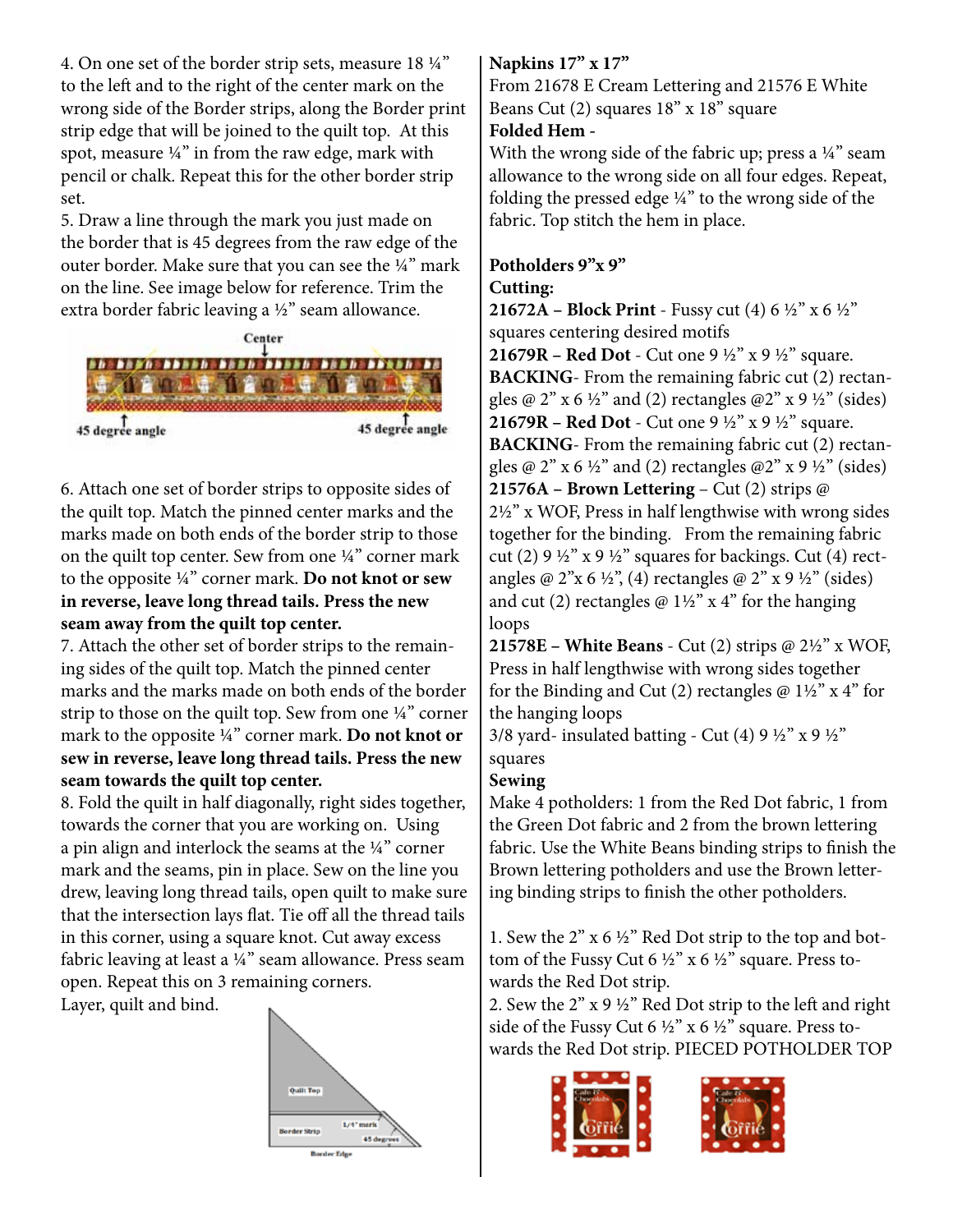3. On the right side of the pieced potholder draw a curve on each corner. Cut the curve on the drawn line.



4. Layer the 9 ½" x 9 ½" Red Dot square backing on the table with right side down, place the 9  $\frac{1}{2}$ " x 9  $\frac{1}{2}$ " insulated batting square on top of the backing. Place the pieced potholder on top of the insulated batting with right side facing up. Pin in place.

5. Stitch in the ditch around the Fussy Cut Image.

6. With a scant ¼" baste around the outside edge following the curved edge of the pieced potholder. Trim the corner curve fabric away from the backing and the insulated batting pieces. Set this aside.

7. Attach the Brown Lettering binding to the front only of the Potholder using your favorite method. The curve is so slight that you do not need to make a mitered corner or use bias binding. It is easier to hide the start and stopping point when you begin and end in the middle of a side.

8. Press the 1½" x 4" Brown Lettering hanging loop piece in half lengthwise with the wrong sides together. Open the hanging loop and press the 4" raw edge towards the center fold. Repeat on opposite side. Repress the center fold in place. Topstitch close to the edge of both long sides. All long raw edges should be hidden.

9. Fold the hanging loop in half and place it on the top left corner, a ½" away from the curved edge, of the backside. The hanging loop's folded end will be going towards the center of the Potholder.

10. Stitch over the hanging loop, in the seam line made when you attached the binding. Fold the Binding to the back of the Potholder and hand stitch in place. Fold the hanging loop up and tack in place. Repeat to make the 3 remaining potholders.



#### **Apron Cutting**

**21676AJ – Brown Lettering** – cut a 36"x 36" square From the remaining fabric cut (3)  $4\frac{1}{2}$ " x 36", diagonally join the short ends together, trim seam allowance to ¼" and press open. Fold strip in half lengthwise with wrong sides together. BINDING

**21679R – Red Dot** – cut a 36" x 36" square From the remaining fabric cut  $(2)$   $2"$  x  $36"$ , miter short end together. Trim seam to ¼" and press open. Tie piece.

#### **Sewing**

1. With right sides together join the Red dot and Brown lettering 36" x 36" squares on top of one another. Pin in place. Stitch the two layers together using a ½" seam allowance on two adjoining sides. Turn square right side out and press.

2. Attach the Brown Lettering binding to the Red Dot side of the fabric sandwich. Leave a ½" overhang of binding at the beginning and ending. Don't forget to miter the corner. Fold the ½" overhang towards the inside of the binding.

3. Press under a ½" seam allowance on the raw edge of the Brown Lettering binding. Fold the Brown Lettering binding to the back. Line up the folded edge of the  $1/2$ " hem with the stitching from the previous seam and hand stitch to the Brown lettering side of the apron. This will give you a finished edge.

4. Top stitch a ¼" from the outside edge around all four sides. Top stitching looks nicer if you increase your stitch length to a 3mm. APRON SQUARE

5. Fold the Red Dot tie piece in half lengthwise, right sides together and stitch one long edge and one short edge with a ½" seam allowance. Press flat before you turn tie piece right out and press again.

6. On the remaining raw edge fold a  $\frac{1}{2}$ " hem to the inside of the tie and press in place. Top stitch a ¼" around all four edges of the tie piece. Set these aside for now. APRON TIES

7. Lay the APRON SQUARE on the table with the Red Dot side facing up and on point. The Brown Lettering binding should be at the bottom. Measure up 6" from the left corner going towards the top point of the square. Mark with a pin. Measure up 6" from the right corner going towards the top point of the square. Mark with a pin.